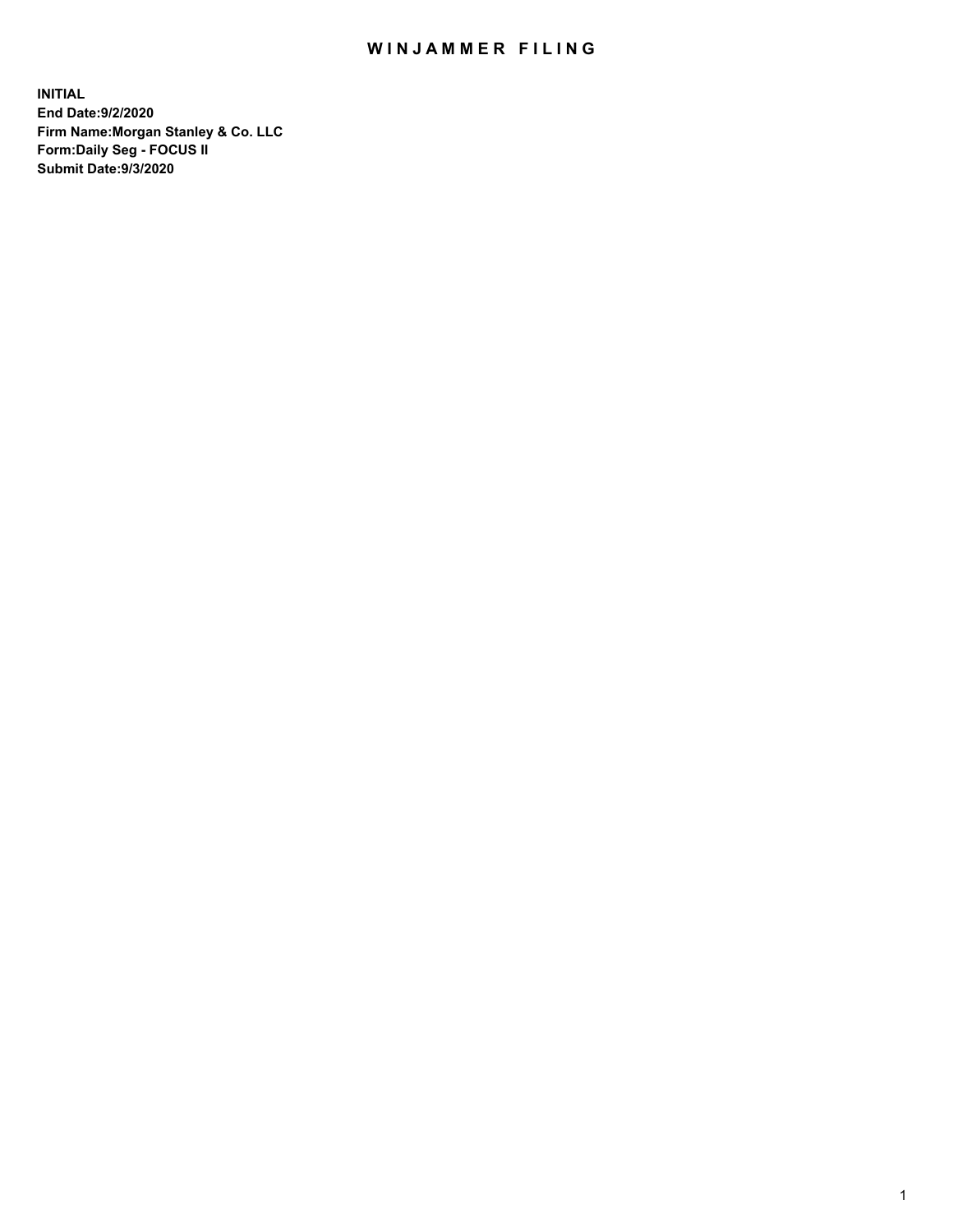**INITIAL End Date:9/2/2020 Firm Name:Morgan Stanley & Co. LLC Form:Daily Seg - FOCUS II Submit Date:9/3/2020 Daily Segregation - Cover Page**

| Name of Company                                                                   | Morgan Stanley & Co. LLC     |
|-----------------------------------------------------------------------------------|------------------------------|
| <b>Contact Name</b>                                                               | <b>Ikram Shah</b>            |
| <b>Contact Phone Number</b>                                                       | 212-276-0963                 |
| <b>Contact Email Address</b>                                                      | Ikram.shah@morganstanley.com |
| FCM's Customer Segregated Funds Residual Interest Target (choose one):            |                              |
| a. Minimum dollar amount: ; or                                                    | 235,000,000                  |
| b. Minimum percentage of customer segregated funds required:%; or                 | <u>0</u>                     |
| c. Dollar amount range between: and; or                                           | 0 <sub>0</sub>               |
| d. Percentage range of customer segregated funds required between:% and%.         | <u>00</u>                    |
| FCM's Customer Secured Amount Funds Residual Interest Target (choose one):        |                              |
| a. Minimum dollar amount: ; or                                                    | 140,000,000                  |
| b. Minimum percentage of customer secured funds required:%; or                    | <u>0</u>                     |
| c. Dollar amount range between: and; or                                           | <u>00</u>                    |
| d. Percentage range of customer secured funds required between: % and %.          | 0 <sup>0</sup>               |
| FCM's Cleared Swaps Customer Collateral Residual Interest Target (choose one):    |                              |
| a. Minimum dollar amount: ; or                                                    | 92,000,000                   |
| b. Minimum percentage of cleared swaps customer collateral required:% ; or        | <u>0</u>                     |
| c. Dollar amount range between: and; or                                           | 00                           |
| d. Percentage range of cleared swaps customer collateral required between:% and%. | 00                           |

Attach supporting documents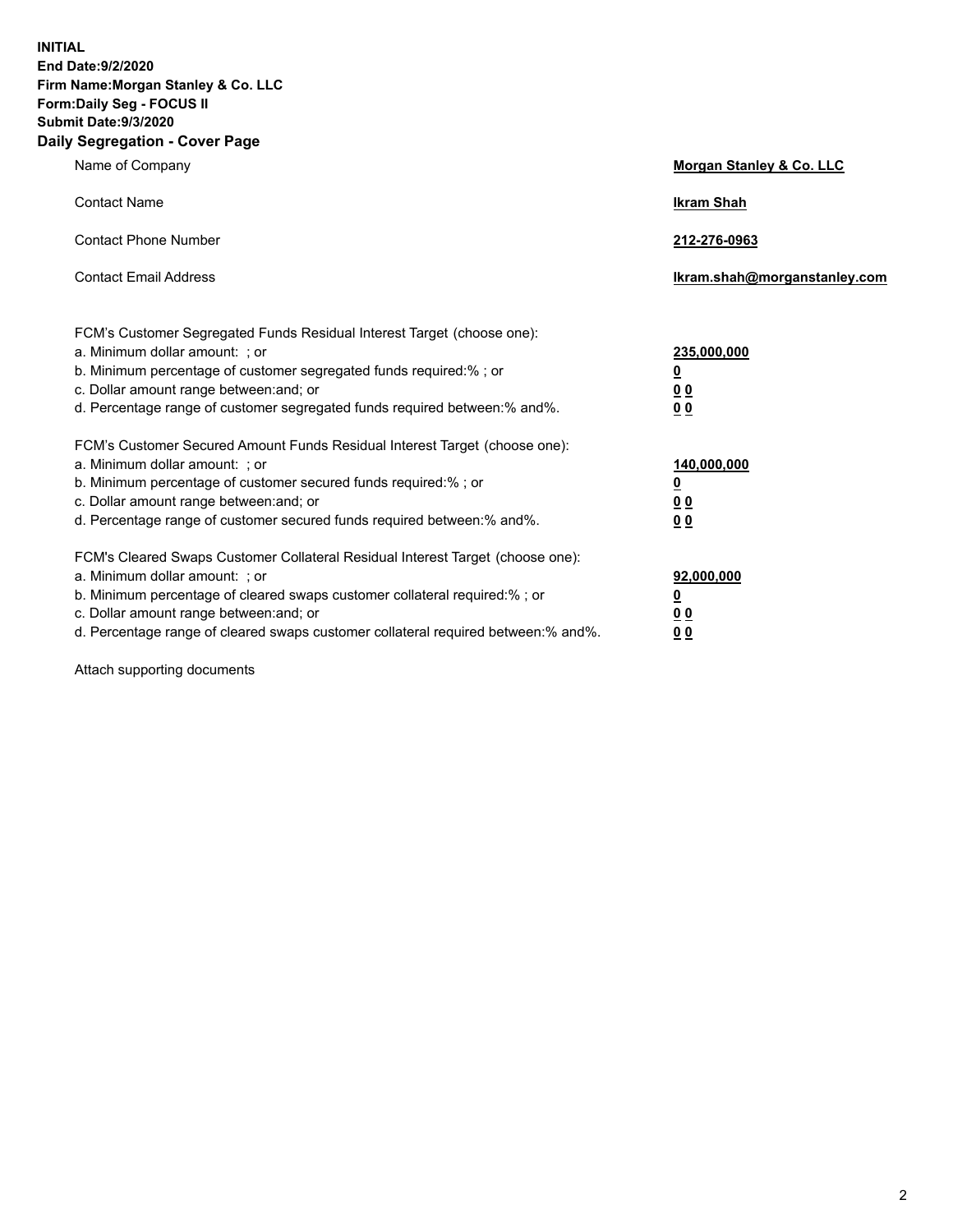| <b>INITIAL</b> | End Date: 9/2/2020<br>Firm Name: Morgan Stanley & Co. LLC<br>Form: Daily Seg - FOCUS II<br><b>Submit Date: 9/3/2020</b><br><b>Daily Segregation - Secured Amounts</b> |                                                   |
|----------------|-----------------------------------------------------------------------------------------------------------------------------------------------------------------------|---------------------------------------------------|
|                | Foreign Futures and Foreign Options Secured Amounts                                                                                                                   |                                                   |
|                | Amount required to be set aside pursuant to law, rule or regulation of a foreign                                                                                      | $0$ [7305]                                        |
|                | government or a rule of a self-regulatory organization authorized thereunder                                                                                          |                                                   |
| 1.             | Net ledger balance - Foreign Futures and Foreign Option Trading - All Customers<br>A. Cash                                                                            | 4,077,833,697 [7315]                              |
|                | B. Securities (at market)                                                                                                                                             | 2,956,609,894 [7317]                              |
| 2.             | Net unrealized profit (loss) in open futures contracts traded on a foreign board of trade                                                                             | 838,716,898 [7325]                                |
| 3.             | Exchange traded options                                                                                                                                               |                                                   |
|                | a. Market value of open option contracts purchased on a foreign board of trade                                                                                        | 13,370,514 [7335]                                 |
|                | b. Market value of open contracts granted (sold) on a foreign board of trade                                                                                          | -21,545,255 [7337]                                |
| 4.<br>5.       | Net equity (deficit) (add lines 1. 2. and 3.)                                                                                                                         | 7,864,985,748 [7345]                              |
|                | Account liquidating to a deficit and account with a debit balances - gross amount<br>Less: amount offset by customer owned securities                                 | 62,487,248 [7351]<br>-58,318,831 [7352] 4,168,417 |
|                |                                                                                                                                                                       | [7354]                                            |
| 6.             | Amount required to be set aside as the secured amount - Net Liquidating Equity                                                                                        | 7,869,154,165 [7355]                              |
|                | Method (add lines 4 and 5)                                                                                                                                            |                                                   |
| 7.             | Greater of amount required to be set aside pursuant to foreign jurisdiction (above) or line                                                                           | 7,869,154,165 [7360]                              |
|                | 6.                                                                                                                                                                    |                                                   |
| 1.             | FUNDS DEPOSITED IN SEPARATE REGULATION 30.7 ACCOUNTS<br>Cash in banks                                                                                                 |                                                   |
|                | A. Banks located in the United States                                                                                                                                 | 371,649,169 [7500]                                |
|                | B. Other banks qualified under Regulation 30.7                                                                                                                        | 818,980,629 [7520] 1,190,629,798                  |
|                |                                                                                                                                                                       | [7530]                                            |
| 2.             | <b>Securities</b>                                                                                                                                                     |                                                   |
|                | A. In safekeeping with banks located in the United States                                                                                                             | 527,692,202 [7540]                                |
|                | B. In safekeeping with other banks qualified under Regulation 30.7                                                                                                    | 0 [7560] 527,692,202 [7570]                       |
| 3.             | Equities with registered futures commission merchants<br>A. Cash                                                                                                      | 24,377,338 [7580]                                 |
|                | <b>B.</b> Securities                                                                                                                                                  | $0$ [7590]                                        |
|                | C. Unrealized gain (loss) on open futures contracts                                                                                                                   | 3,989,096 [7600]                                  |
|                | D. Value of long option contracts                                                                                                                                     | $0$  7610                                         |
|                | E. Value of short option contracts                                                                                                                                    | 0 [7615] 28,366,434 [7620]                        |
| 4.             | Amounts held by clearing organizations of foreign boards of trade                                                                                                     |                                                   |
|                | A. Cash                                                                                                                                                               | $0$ [7640]                                        |
|                | <b>B.</b> Securities<br>C. Amount due to (from) clearing organization - daily variation                                                                               | $0$ [7650]                                        |
|                | D. Value of long option contracts                                                                                                                                     | $0$ [7660]<br>0 [7670]                            |
|                | E. Value of short option contracts                                                                                                                                    | 0 [7675] 0 [7680]                                 |
| 5.             | Amounts held by members of foreign boards of trade                                                                                                                    |                                                   |
|                | A. Cash                                                                                                                                                               | 3,081,889,308 [7700]                              |
|                | <b>B.</b> Securities                                                                                                                                                  | 2,428,917,692 [7710]                              |
|                | C. Unrealized gain (loss) on open futures contracts                                                                                                                   | 834,727,802 [7720]                                |
|                | D. Value of long option contracts                                                                                                                                     | 13,370,514 [7730]                                 |
|                | E. Value of short option contracts                                                                                                                                    | -21,545,255 [7735] 6,337,360,061<br>[7740]        |
| 6.             | Amounts with other depositories designated by a foreign board of trade                                                                                                | $0$ [7760]                                        |
| 7.             | Segregated funds on hand                                                                                                                                              | $0$ [7765]                                        |
| 8.             | Total funds in separate section 30.7 accounts                                                                                                                         | 8,084,048,495 [7770]                              |
| 9.             | Excess (deficiency) Set Aside for Secured Amount (subtract line 7 Secured Statement                                                                                   | 214,894,330 [7380]                                |
|                | Page 1 from Line 8)                                                                                                                                                   |                                                   |
| 10.<br>11.     | Management Target Amount for Excess funds in separate section 30.7 accounts                                                                                           | 140,000,000 [7780]                                |
|                | Excess (deficiency) funds in separate 30.7 accounts over (under) Management Target                                                                                    | 74,894,330 [7785]                                 |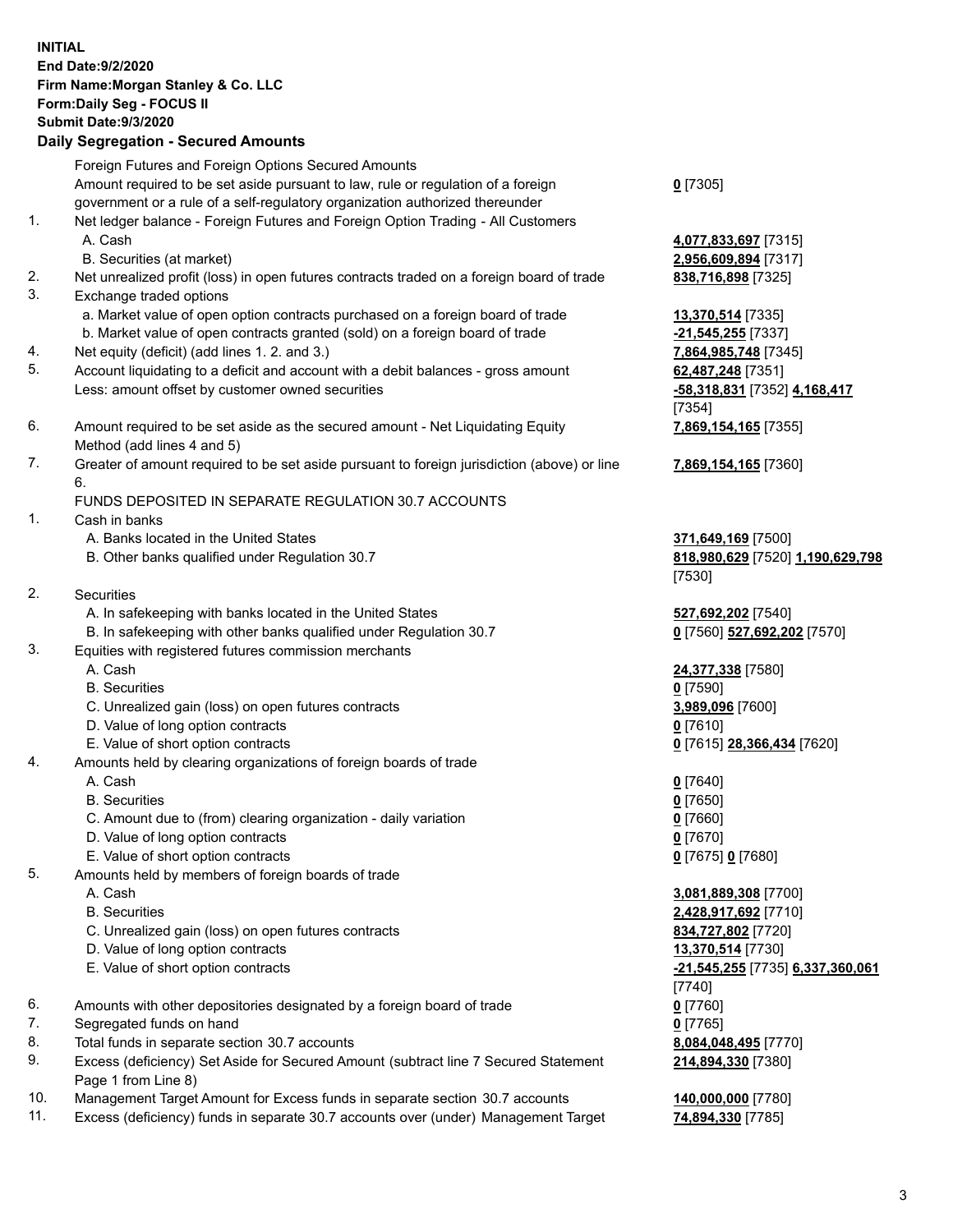|          | <b>INITIAL</b><br>End Date: 9/2/2020<br>Firm Name: Morgan Stanley & Co. LLC<br>Form: Daily Seg - FOCUS II<br><b>Submit Date: 9/3/2020</b><br>Daily Segregation - Segregation Statement |                               |
|----------|----------------------------------------------------------------------------------------------------------------------------------------------------------------------------------------|-------------------------------|
|          | SEGREGATION REQUIREMENTS(Section 4d(2) of the CEAct)                                                                                                                                   |                               |
| 1.       | Net ledger balance                                                                                                                                                                     |                               |
|          | A. Cash                                                                                                                                                                                | 13,532,522,781 [7010]         |
|          | B. Securities (at market)                                                                                                                                                              | 9,046,020,997 [7020]          |
| 2.<br>3. | Net unrealized profit (loss) in open futures contracts traded on a contract market<br>Exchange traded options                                                                          | 3,785,633,735 [7030]          |
|          | A. Add market value of open option contracts purchased on a contract market                                                                                                            | 616,661,361 [7032]            |
|          | B. Deduct market value of open option contracts granted (sold) on a contract market                                                                                                    | 488,027,223 [7033]            |
| 4.       | Net equity (deficit) (add lines 1, 2 and 3)                                                                                                                                            | 26,492,811,651 [7040]         |
| 5.       | Accounts liquidating to a deficit and accounts with                                                                                                                                    |                               |
|          | debit balances - gross amount                                                                                                                                                          | 311,745,162 [7045]            |
|          | Less: amount offset by customer securities                                                                                                                                             | -309,658,425 [7047] 2,086,737 |
|          |                                                                                                                                                                                        | [7050]                        |
| 6.       | Amount required to be segregated (add lines 4 and 5)                                                                                                                                   | 26,494,898,388 [7060]         |
|          | <b>FUNDS IN SEGREGATED ACCOUNTS</b>                                                                                                                                                    |                               |
| 7.       | Deposited in segregated funds bank accounts                                                                                                                                            |                               |
|          | A. Cash                                                                                                                                                                                | 3,899,571,248 [7070]          |
|          | B. Securities representing investments of customers' funds (at market)                                                                                                                 | $0$ [7080]                    |
|          | C. Securities held for particular customers or option customers in lieu of cash (at<br>market)                                                                                         | 1,330,540,731 [7090]          |
| 8.       | Margins on deposit with derivatives clearing organizations of contract markets                                                                                                         |                               |
|          | A. Cash                                                                                                                                                                                | 13,603,574,665 [7100]         |
|          | B. Securities representing investments of customers' funds (at market)                                                                                                                 | $0$ [7110]                    |
|          | C. Securities held for particular customers or option customers in lieu of cash (at<br>market)                                                                                         | 7,715,480,266 [7120]          |
| 9.       | Net settlement from (to) derivatives clearing organizations of contract markets                                                                                                        | 190,245,140 [7130]            |
| 10.      | Exchange traded options                                                                                                                                                                |                               |
|          | A. Value of open long option contracts                                                                                                                                                 | 616,661,361 [7132]            |
|          | B. Value of open short option contracts                                                                                                                                                | 488,027,223 [7133]            |
| 11.      | Net equities with other FCMs                                                                                                                                                           |                               |
|          | A. Net liquidating equity                                                                                                                                                              | 12,667,343 [7140]             |
|          | B. Securities representing investments of customers' funds (at market)                                                                                                                 | <u>0</u> [7160]               |
|          | C. Securities held for particular customers or option customers in lieu of cash (at<br>market)                                                                                         | $0$ [7170]                    |
| 12.      | Segregated funds on hand                                                                                                                                                               | $0$ [7150]                    |
| 13.      | Total amount in segregation (add lines 7 through 12)                                                                                                                                   | 26,880,713,531 [7180]         |
| 14.      | Excess (deficiency) funds in segregation (subtract line 6 from line 13)                                                                                                                | 385,815,143 [7190]            |
| 15.      | Management Target Amount for Excess funds in segregation                                                                                                                               | 235,000,000 [7194]            |
| 16.      | Excess (deficiency) funds in segregation over (under) Management Target Amount                                                                                                         | 150,815,143 [7198]            |

16. Excess (deficiency) funds in segregation over (under) Management Target Amount Excess